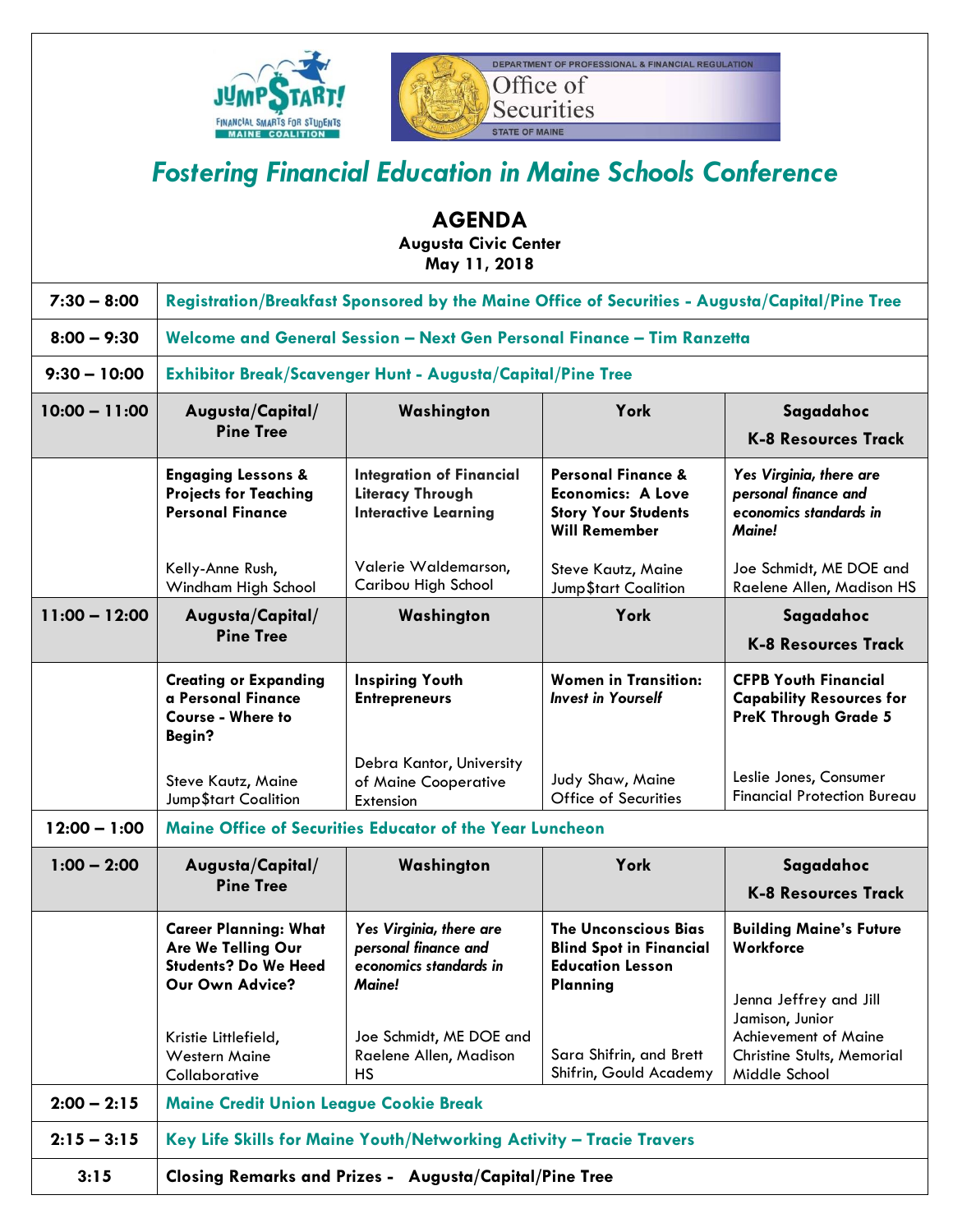**Engaging Lessons & Projects for Teaching Personal Finance**: This workshop will provide classroom teachers with a variety of creative lessons, activities, and project-based assessments that engage students, ask them to apply key financial concepts, and encourage them to interact with their classmates. Each activity presented has been used by a REAL high school teacher in a REAL high school classroom by REAL high school students! Walk away with ideas you can use immediately in your secondary classroom!

**Integration of Financial Literacy Through Interactive Learning:** This session will demonstrate how you can teach financial literacy through the use of games, mock trials, and hands on simulated projects. There will be a simulated Escape Room related to financial literacy. Additionally, there will be an explanation of using money every day through a mock trial.

**Personal Finance & Economics: A Love Story Your Students Will Remember:** During this session, you'll hear why economics is the key to personal finance, the three most important economic concepts (for students AND adults), and, if we have time, a dissertation on the pros and cons of socialized medicine (we probably can't cover that one thoroughly, but...let's aim high!). Geared towards teachers of teenagers and adults, but with plenty to offer for anyone involved in personal finance in any capacity.

*K-8 TRACK: Yes Virginia, there are personal finance and economics standards in Maine:* In this session, participants will take a look at the Maine Learning Results and examine where personal finance and economics are covered. In addition, participants will be shown a new resource that helps connect the Maine Learning Results to the national Jump\$tart standards and includes resources that support teaching the standards. Time will be given for participants to plan for using the standards and resources after they leave the conference.

**Creating or Expanding a Personal Finance Course - Where to Begin?** Have you been asked to develop a personal finance course at your school? Are you interested in expanding your existing program? If you answered "yes" to either of those questions, then this is the session for you! We'll review the key components of starting or expanding a personal finance program, including available resources and best practices. Please come if you need ideas, or if you want to offer your success stories. It can be done and the journey is worthwhile!

**Inspiring Youth Entrepreneurs:** Entrepreneurship encourages youth to develop confidence in their ideas, skills, and abilities that will be valuable to them regardless of their career paths. Youth learn how to create a business plan, document their expenses, and how to market and price their product or service—and perhaps make money too.

**Women in Transition: Invest in Yourself:** 99% of women will be financially responsible for themselves or their families at some point in time, yet less than half of women have a retirement plan. This presentation encourages women to evaluate their relationship with money and take the first step toward more proactively managing their investments. The presentation highlights the red flags of investment fraud, outlines how to investigate before investing and offers tips and tricks to face financial transitions with confidence.

**K-8 TRACK: CFPB Youth Financial Capability Resources for PreK through Grade 5:** Learn ways to use the CFPB Money As You Grow resources in your classroom and to help parents learn how to teach their children financial capability skills using age-appropriate tools, activities, and information. We will spotlight the Money as You Grow book club. It is a family financial education program that uses children's books to help families learn key money concepts through reading, play, and quiet one-on-one talks. Desired Outcome: Empowering classroom educators with CFPB resources for parents and caregivers.

**Career Planning: What Are We Telling Our Students? Do We Heed Our Own Advice?** Does talking with kids about career planning really matter? Yes! Even when they have no clue what career they want to pursue? Yes! Educators play a pivotal role in helping students develop the skills, attitudes, and knowledge needed to be successful as they exit high school - whatever path they choose. This session will provide educators with an opportunity to explore strategies and resources for talking with students about career planning. We will examine the connection between career choice and earning potential and discuss strategies for how students and adults can enhance their earning capacity.

*Yes Virginia, there are personal finance and economics standards in Maine:* In this session, participants will take a look at the Maine Learning Results and examine where personal finance and economics are covered. In addition, participants will be shown a new resource that helps connect the Maine Learning Results to the national Jump\$tart standards and